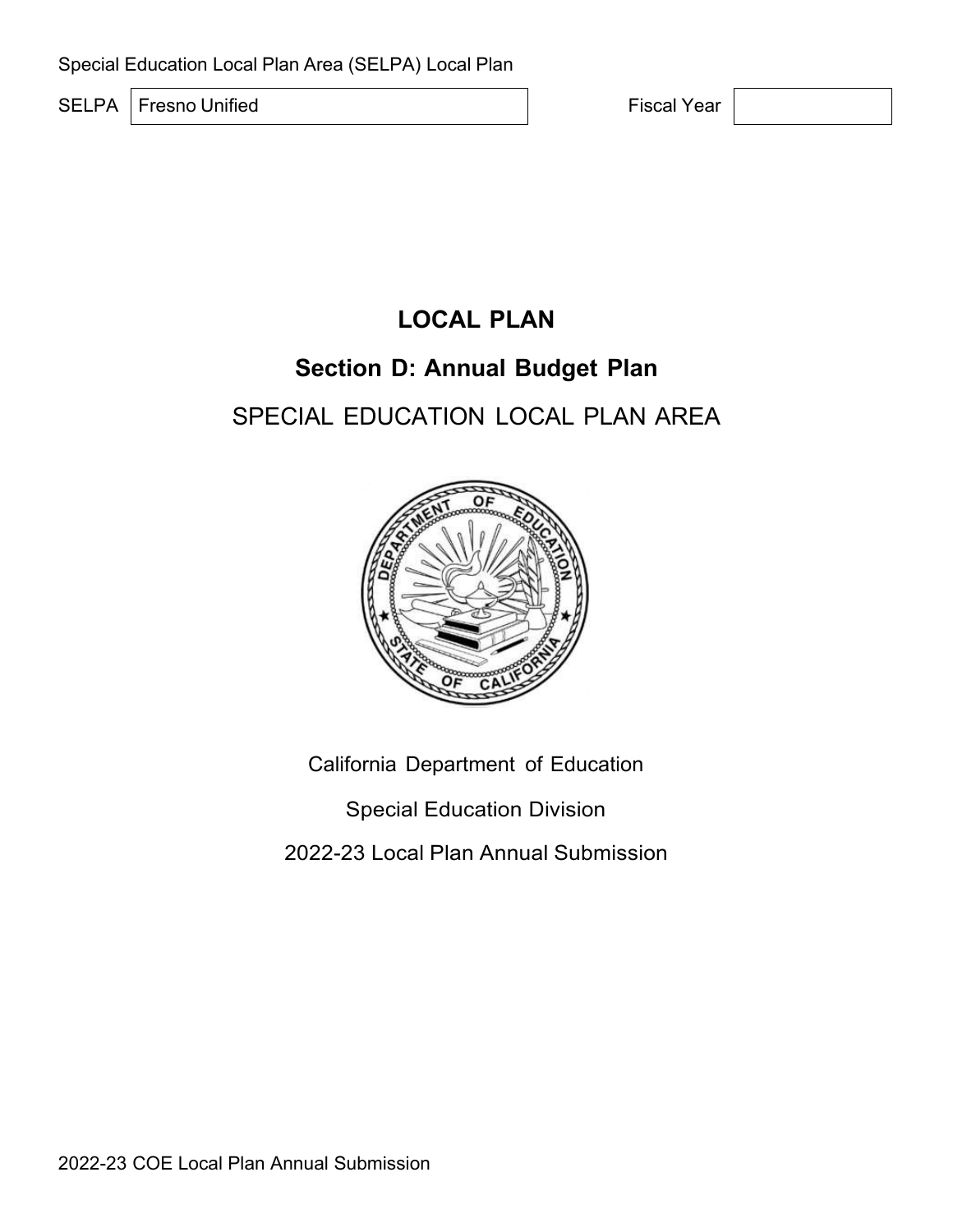## SELPA Fresno Unified **Fiscal Year** Fiscal Year

#### **Local Plan Section D: Kev Npaj Nyiaj Rau Ib Xyoos**

Tau muab kws yees kev kawm ntawv tshwj xeeb cov nyiaj txiag, tsoov fwv/xeev cov nyiaj tau, thiab tej kev siv them nqi nrog LEAs yog tsi ntsees nyob **Nrog Ua Ke (Attachments) 11-V.** Qhov no muaj tag nrho cov nyiaj ua hauj lwm pab tshaj thiab cov kev ua hauj lwm pab cuam tau npaj kom tau txaus li tej kev xav tau rau cov menyuam kawm ntawv muaj tej kev mob tsis taus/kawm tsis tau li tau nrhiav tau nrog tsab cai Individuals with Disabilities Education Act (IDEA) tau muab leej twg tso kawm rau qhov chaw nyob rau kev kawm ntawv txhua yam cov chav kawm thiab cov chaw, thiab cov ntawv leej twg tau txheeb nrhiav tau muaj tej kev mob loj tsis taus/tsis zoo (incidence disabilities) leej twg tau txais kev kawm ntawv tshwj xeeb cov kev pab cuam.

**TSEEM CEEB:** Ua raws nraim li rau California *Education Code* (EC) Section 56048, cov kev kho pauv rau txhua xyoo kev ua yuav tsum tau txais nrog qhov California Department of Education (COE) los ntawm qhov SELPA ua ntej yuav tag rau thawj lub xyoo (first fiscal year (FY)) tom qab kiag qhov FY yuav tsum tau muab kho pauv rau. Qhov COE yuav xav hais tias muab kho thiab muab pauv kom haum tsuas yog cov lus hais qhia paub thiab tshuab kev xam ua cov ntsiab tseem ceeb li xub thawj tau tsim muaj sij hawm qhov muaj kev tsim nyog tau txais rau FY, yog hais tias qhov CDE's rov qab xyuas muab muab txiav txim tias lawv ua yog. *Tsab Cai California Education Code (CE)* Section 56048

Ua raws nraim rau *EC* Section 56195.1(2)(b)(3), txhua txhua qhov Kev Npaj Hauv Zos (Local Plan) yuav tsum muaj tag nrho qhov kev hais qhia rau qhov kev ceev tswj saib tag nrho rau tej kev paub ua zoo li yog cov ntawv khaws tseg thiab cov muab nyiaj txiag tawm. Txhua txhua qhov kev ua koos haum kawm ntawv hauv zos (local educational agency) (LEA) yuav ua cov kev ua hauj lwm pab cuam no. Tus thawj tswj saib tag nrho rau qhov muaj ntau tshaj LEA SELPA los yog qhov LEA uas tau sib koom nrog lub county office of education (COE) rau tsim muaj lub SELPA, yog tsi ntsees nrhiav tau li yog qhov kev saib xyuas koos haum hauv zos los yog pawg neeg muab kev ceev saib xyuas (local agency or administrative unit). Nyob qhov twg, tus thawj tswv ceev saib xyuas tag nrho rau ib qho LEA SELPA yog tau txheeb nrhiav tau li yog qhov kev saib xyuas txhua qhov. Cov lus hais qhia paub muaj zoo ib yam rau qhov kev ceev tswj saib xyuas tag nrho yuav tsum muaj ta gnrho li nyob rau Kev Npaj Hauv Zos (Local Plan) Section A: Hu Rau thiab Muaj Ntau Ntawv Li Txoj Cai Tiag Tiag (Contacts and Certifications).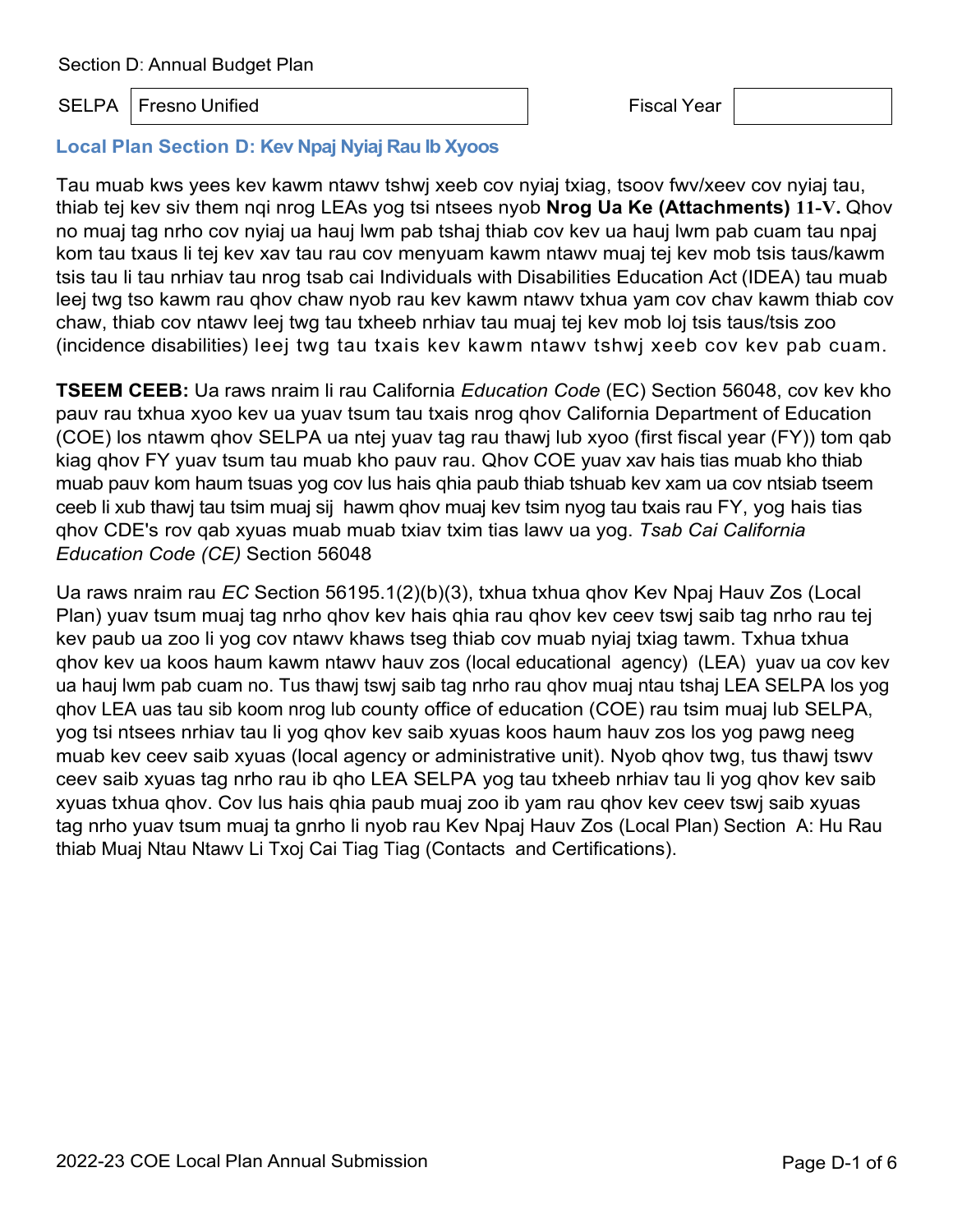#### SELPA Fresno Unified **Fiscal Year**

#### **Table 1:**

**Kev Kawm Ntawv Tshwj Xeeb Tau Muab Kwv Yees Kev Hais Qhia Cov Nyiaj (Cov Nqi Lus D-1 mus txog D-3)**

## **D-1. Kev Kawm Ntawv Tshwj Xeeb Cov Nyiaj Txiag nrog Kev Muaj**

Kev siv cov seem li nram qab no, txheeb nrhiav kev kawm ntawv tshwj xeeb cov nyiaj nrog muaj nyiaj txiag pab. Tag nrho cov nyiaj thiab qhov feem pua rau tag nrho nyiaj txiag nrog pab yog muab xam tau sai sai.

| <b>Cov Nyiaj Txiag Muaj</b>      | Ngi Tag<br><b>Nrho</b> | Feem pua rau tag<br>nrho Nyiaj<br><b>Txiag Muaj</b> |
|----------------------------------|------------------------|-----------------------------------------------------|
| Assembly Bill (AB) 602 State Aid |                        | 0.00%                                               |
| AB 602 Property Taxes            |                        | $0.00\%$                                            |
| Federal IDEA Part B              |                        | 0.00%                                               |
| Federal IDEA Part C              |                        | 0.00%                                               |
| State Infant/Toddler             |                        | 0.00%                                               |
| <b>State Mental Health</b>       |                        | 0.00%                                               |
| <b>Federal Mental Health</b>     |                        | $0.00\%$                                            |
| Lwm Yam Nyiaj Tau Kwv Yees       |                        | $0.00\%$                                            |
| Tag Nrho Nyiaj Tau Muab Kwv Yees |                        | 0.00%                                               |

#### **D-2. "Lwm Cov Nyiaj Txiag" Muaj Txheeb Nrhiav Tau**

Kev txheeb nrhiav tau tag nrho cov nyiaj txiag tau txheeb nrhiav tau paub nyob rau "Lwm Cov Nyiaj Txiag" hom li saum toj no, nrog cov nyiaj muaj, tias yog tau txais nrog qhov SELPA tsi ntsees rau lub ntsiab rau kev kawm ntawv tshwj xeeb, muaj tag nrho txhua yam cov nyiaj txiag tau los ntawm tej av, tsev thiab tej zej zog tau them rau lub SELPA raws li tsi ntsees txoj cai rau EC Section 2572. EC Section 56205(b))1)(B)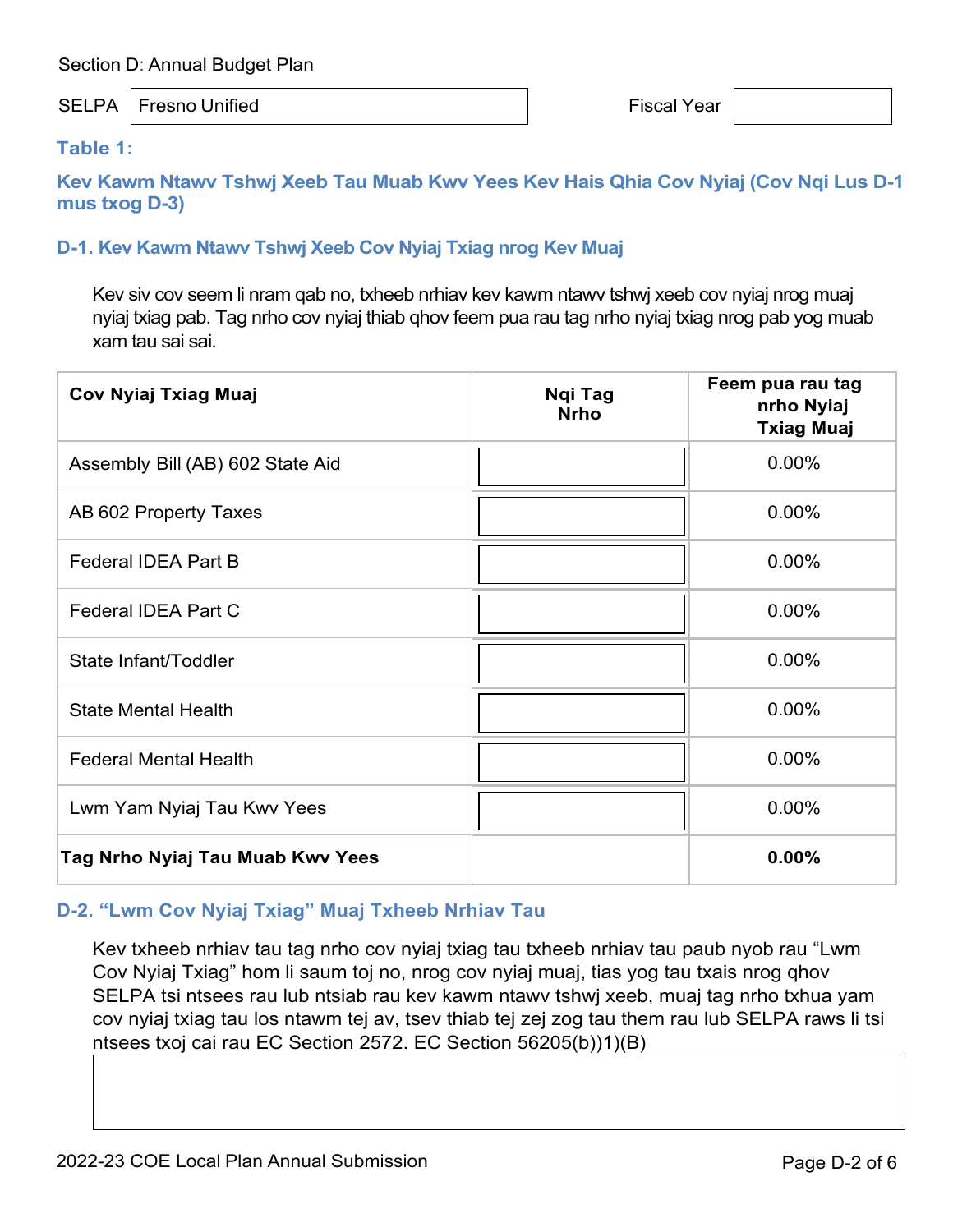SELPA Fresno Unified **Fiscal Year** 

## **D-3. Attachment II: Kev Muab Tawm rau Tau Muab Kwv Yees Kev Kawm Ntawv Tshwj Xeeb Cov Nyiaj Txiag**

Kev siv qhov qauv qhia tseg tau npaj nyob rau **Attachment II,** ua tag nrho qhov muab tawm rau cov nyiaj txiag mus rau tag nrho LEAs kev ua nyob rau qhov SELPA nrog cov nyiam muaj.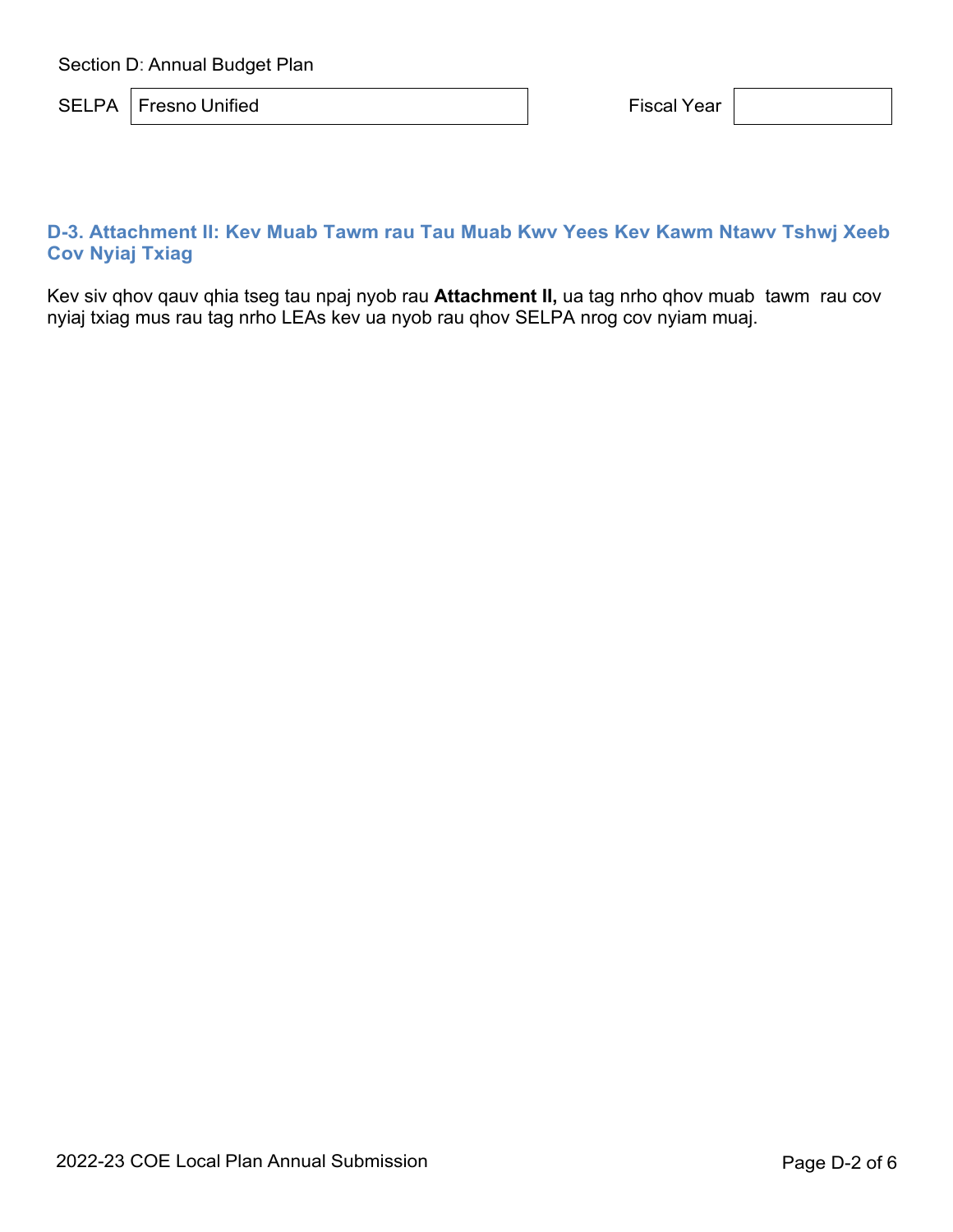## SELPA Fresno Unified **Fiscal Year**

#### **Table 2:**

**Tag Nrho Cov Nyiaj Kwv Yees Tau Siv Tawm nrog Cov Lej Cim Npe Object Codes (Cov Nqi Lus D-4 mus txog D-6)**

### D-4. **Tag Nrho Tau Muab Kwv Yees Nyiaj Xyoo Nrog Object Code**

Kev siv cov seem li nram qab no, txheeb nrhiav tau kev kawm ntawv tshwj xeeb tej kev siv nrog lej cim npe (object code). Tag nrho cov kev siv thiab qhov feem pua rau tag nrho tej kev siv nrog lej cim yog tau muab xam tau sai sai.

| Lej Cim Npe<br><b>Object</b><br>Code)                            | Ngi Tag Nrho | Feem Puar au Tag<br><b>Nrho Cov kev</b><br><b>Siv</b> |
|------------------------------------------------------------------|--------------|-------------------------------------------------------|
| Object Code 1000-Certificated Cov Nyiaj Them<br>Rau              |              | $0.00\%$                                              |
| Object Code 2000-Classified Cov Nyiaj Them<br>Rau                |              | $0.00\%$                                              |
| Object Code 3000-Them Tus Ua Hauj Lwm Ngi<br>Kho Mob             |              | 0.00%                                                 |
| Object Code 4000-Tej Khoom Siv                                   |              | $0.00\%$                                              |
| Object Code 5000-Cov Kev Ua Hauj Lwm Rau<br>thiab Cov Key Ua Siv |              | 0.00%                                                 |
| Object Code 6000-Capital Outlay                                  |              | $0.00\%$                                              |
| Object Code 7000-Lwm Yam Outgo and<br>Financing*                 |              | 0.00%                                                 |
| <b>Tag Nrho Cov Kev Siv</b>                                      |              | $0.00\%$                                              |

#### **D-5. Attachment III: Tau Muab Kwv Yees Koos Haum Kawm Ntawv Hauv Zos Tau Siv Tawm nrog Object Code**

Kev qhov qauv qhia tau npaj nyob nrog **ua Ke** (**Attachment)** Ill, tag nrho qhov muab tawm rau tau kwv yees tej kev siv nrog LEAs kev ua nyob rau qhov SELPA nrog lej cim Npe (object code).

## **D-6. Code 7000-Lwm Cov Tawm Mus thiab Kev Khwv Nyiaj Ntxiv**

Muaj tag nrho qhov kev piav qhia rau cov kev siv tau txheeb nrhiav tau nyob qab tswj fwm object code 7000: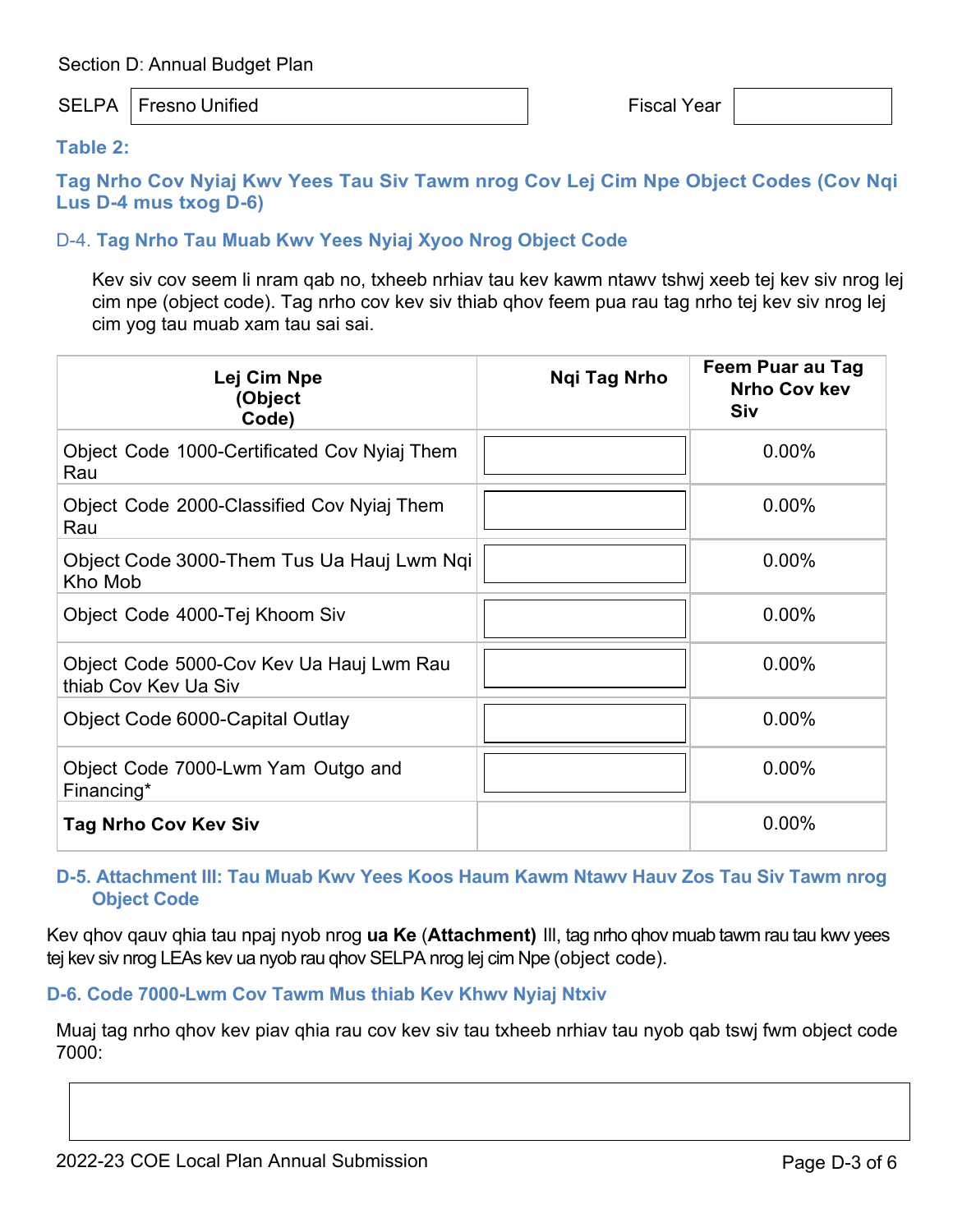#### SELPA Fresno Unified **Fiscal Year**

#### **Table 3:**

**Tsoom Fwv, Xeev, thiab Hauv Zos Cov Nyiaj Tag Nrho Tau Muab Teev Qhia (Cov Nqi Lus D-7 mus txog D-8)**

#### **D-7. Federal Categorical, State Categorical, thiab Hauv Zos Tsis Muaj Kev Txwv Cov Nyiaj Txiag**

Siv cov seem li nram qab no, nkag mus rau qhov tau muab kwv yees cov nyiaj txiag nrog cov nyiam tau kev tso cai li tsev hais plaub muab rau. Qhov Tag Nrho Cov Nyiaj Txiag Los Ntawm Tag Nrho Cov Kev Muaj" thiab qhov "Feem Pua rau Tag Nrho cov seem Nyiaj Txiag yog tau muab xam tau sai sai.

| Cov Nyiaj Txiag Muaj                              | <b>Qhov Ngi</b> | Feem Pua rau<br><b>Tag Nrho</b><br><b>Nyiaj Txiag</b> |
|---------------------------------------------------|-----------------|-------------------------------------------------------|
| Xeev Kev Kawm Ntawy Tshwj Xeeb Cov Nyiaj<br>Txiag |                 | $0.00\%$                                              |
| Tsoom Fwy cov Nyiaj                               |                 | $0.00\%$                                              |
| Hauv Zos Siv Tawm                                 |                 | 0.00%                                                 |
| Tag Nrho Cov Nyiaj Los Ntawm Tag Nrho<br>Muaj     |                 | $0.00\%$                                              |

#### **D-8. Attachment VI: Tau Muab Kwv Yees Cov Nyiaj nrog Tsoom Fwv, Xeev, thiab Hauv Zos Cov Nyiaj Txiag Muaj nrog Koos Haum Kawm Ntawv Hauv Zos**

Kev siv qhov qauv qhia tau npaj nyob nrog **Ua Ke (Attachment) IV,** npaj qhov muab tawm tag nrho rau cov kev siv rau tag nrho LEAs kev ua nyob rau qhov SELPA nrog tsoom fwv thiab xeev cov nyiaj txiag muaj.

#### **D-9. Special Education Local Plan Area Cov Nyiaj Txiag Npaj Muab Them**

a. Piav qhia qhov SELPA kev npaj them, muaj tag nrho qhov kev ua los yog txoj kev ua rau kev muab them rau kev kawm ntawv tshwj xeeb cov kev yuav ua, muaj tag nrho cov nyiaj txiag tau muab them rau qhov RLA/AU/kev saib xyuas tus neeg tsi ntsees li txoj cai li choj rau EC Section 56205(b)(1)(A)

b.  $\Box$  Yog  $\Box$  Tsis Yog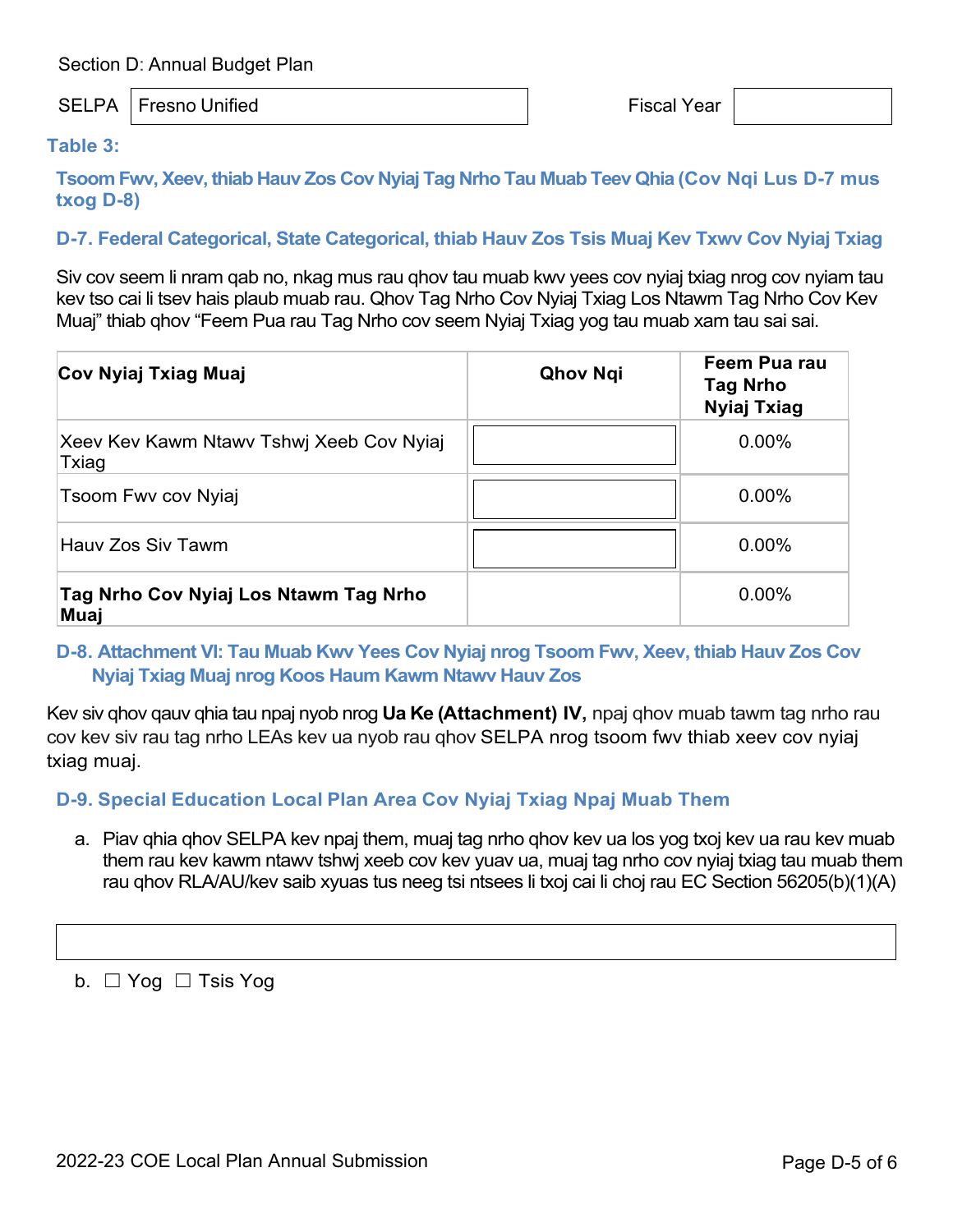## SELPA Fresno Unified **Fiscal Year** Fiscal Year

Yog hais tias qhov kev npaj them tsi ntsees tias cov nyiaj txiag yuav yog tau muab faib rau qhov RLA/AU/AE, los yog rau qhov SELPA tus thawj tswj (administrator) (rau ib qho LEA SELPAs), tus thawj tswj (administrator) rau rau qhov SELPA, nyob nruab nrab raws li daim ntawv khaws tseg (receipt), cov muab tawm rau cov nyiaj txiag nyob raws li nrog qhov hom tau lees ua li txoj cai li choj rau EC Section 56195.7(i). Qhov kev npaj them no yog tau pom zoo rawsl I rau qhov SELPA's txoj cai ua tej kev ua hauv zos thiab yog ua raws nraim nrog SELPA's tau teev cov ntsiab cai cov lus hais tau txheeb nrhiav tau nyob rau Local Plan Section B: Kev Saib Xyuas thiab Kev Ceev Tswj (Governance and Administration) nqi B-4. Yog hais tias qhov lust eb yog "TSIS KAM," ces ib yam li Section D yuav tsum tau muab kho, los yog Section B yuav tsum tau muab pauv raws li rau qhov SELPA's tau lees ua li txoj cai kev ua, thiab tau rov qab muab dua rau qhov COE thiab CDE rau muab kev pom zoo rau.

## **Table 4**

**Special Education Local Plan Area Cov Siv Them Nqi (Cov Nqi Lus D-10 mus txog D-11)**

## **D-10. Cheeb Tsam Tej Kev Siv Nyiaj Txiag**

Kev siv cov seem li nram qab no, kev txheeb nrhiav qhov tag nrho kev ua tej kev siv tau muab kwv yees rau qhov SELPA, kev muab tshem tawm. Kev them nyob rau txoj kab tej khoom yog muaj raws li SACS object code. Muaj tag nrho qhov tau muab kwv yees qhov nqi nyiaj txiag rau qhov SELPA's tau muab tshem siv. Qhov "Feem Puar au Tag Nrho" cov kev them yog tau muab xav tau sai sai. LUS QHIA: Table 4 tsis muaj tag nrho district LEA, charter LEA, los yog COE LEA tej kev them ngi, nws tsis muaj Attachment yog tau ua tag rau Table 4.

| <b>Accounting Cov Hom thiab Cov Lej Cim Npe</b>                  | <b>Ngi Tsub Tag</b><br><b>Nrho</b> | Feem Pua rau<br><b>Tag Nrho</b> |
|------------------------------------------------------------------|------------------------------------|---------------------------------|
| Object Code 1000-Certificated Cov Nyiaj Them<br>Rau              |                                    | $0.00\%$                        |
| Object Code 2000-Classified Cov Nyiaj Them Rau                   |                                    | $0.00\%$                        |
| Object Code 3000-Them Tus Ua Hauj Lwm Ngi<br>Kho Mob             |                                    | $0.00\%$                        |
| Object Code 4000-Tej Khoom Siv                                   |                                    | $0.00\%$                        |
| Object Code 5000-Cov Kev Ua Hauj Lwm Rau<br>thiab Cov Key Siv Ua |                                    | $0.00\%$                        |
| Object Code 6000-Capital Outlay                                  |                                    | $0.00\%$                        |
| Object Code 7000-Lwm Yam Outgo thiab<br>Financing*               |                                    | $0.00\%$                        |
| Tag Nro Cov Kev Siv Kev Ua                                       |                                    | $0.00\%$                        |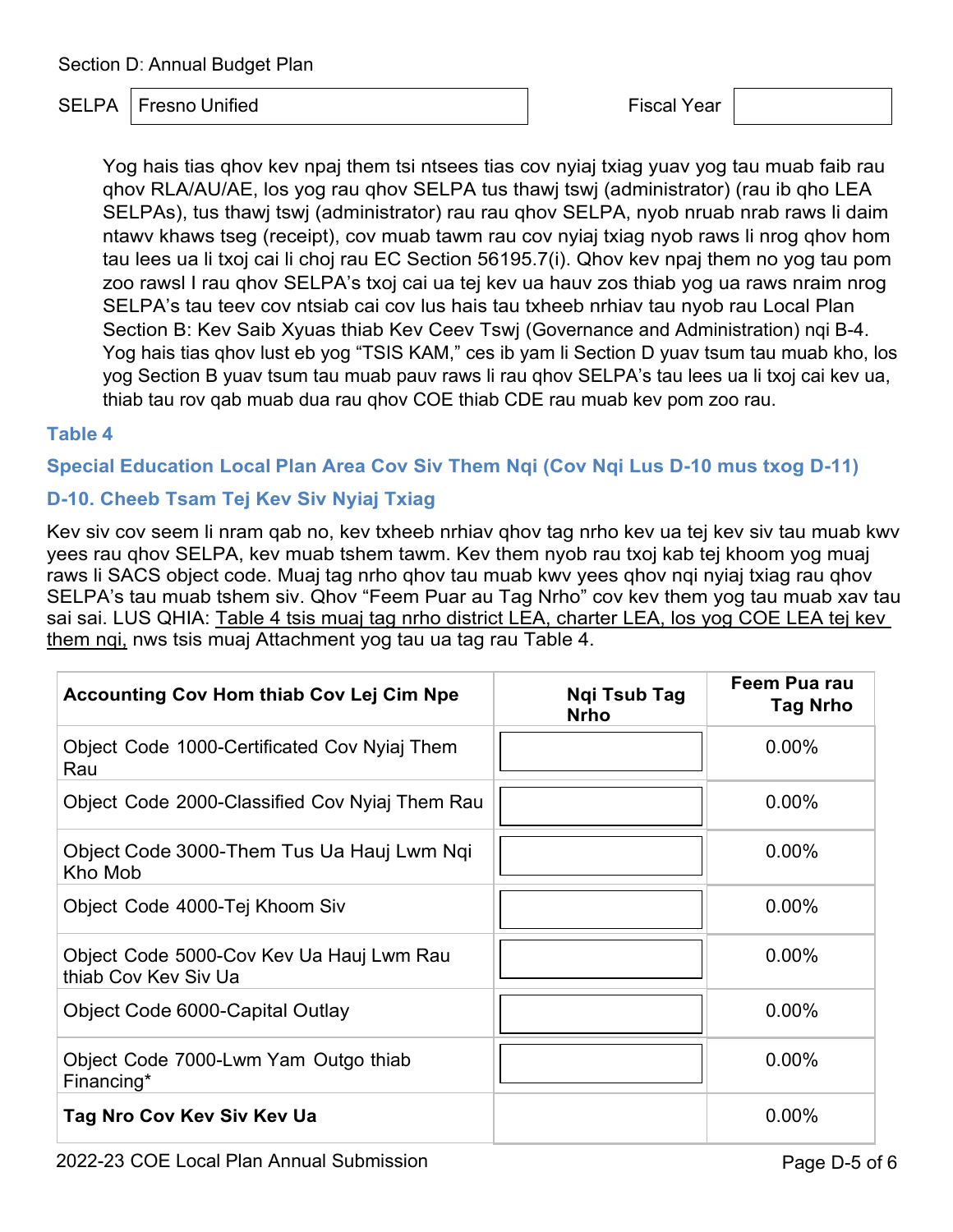SELPA Fresno Unified **Fiscal Year** Fiscal Year

D-11. Object Code 7000 –Lwm Yam Tawm Mus thiab Kev Piav Qhia Kev Rho Nyiaj Tawm

Muaj tag nrho qhov kev piav qhia rau cov kev siv txheeb nrhiav tau nyob rau qab tswj fwm "Object Code 7000- Lwm Yam Tawm Mus thiab Kev Rho Nyiaj Tawm" nrog SACS Codes. Saib Local Plan cov kev qhia rau cov kev ua piv txwv rau cov muab nkag tau rau.